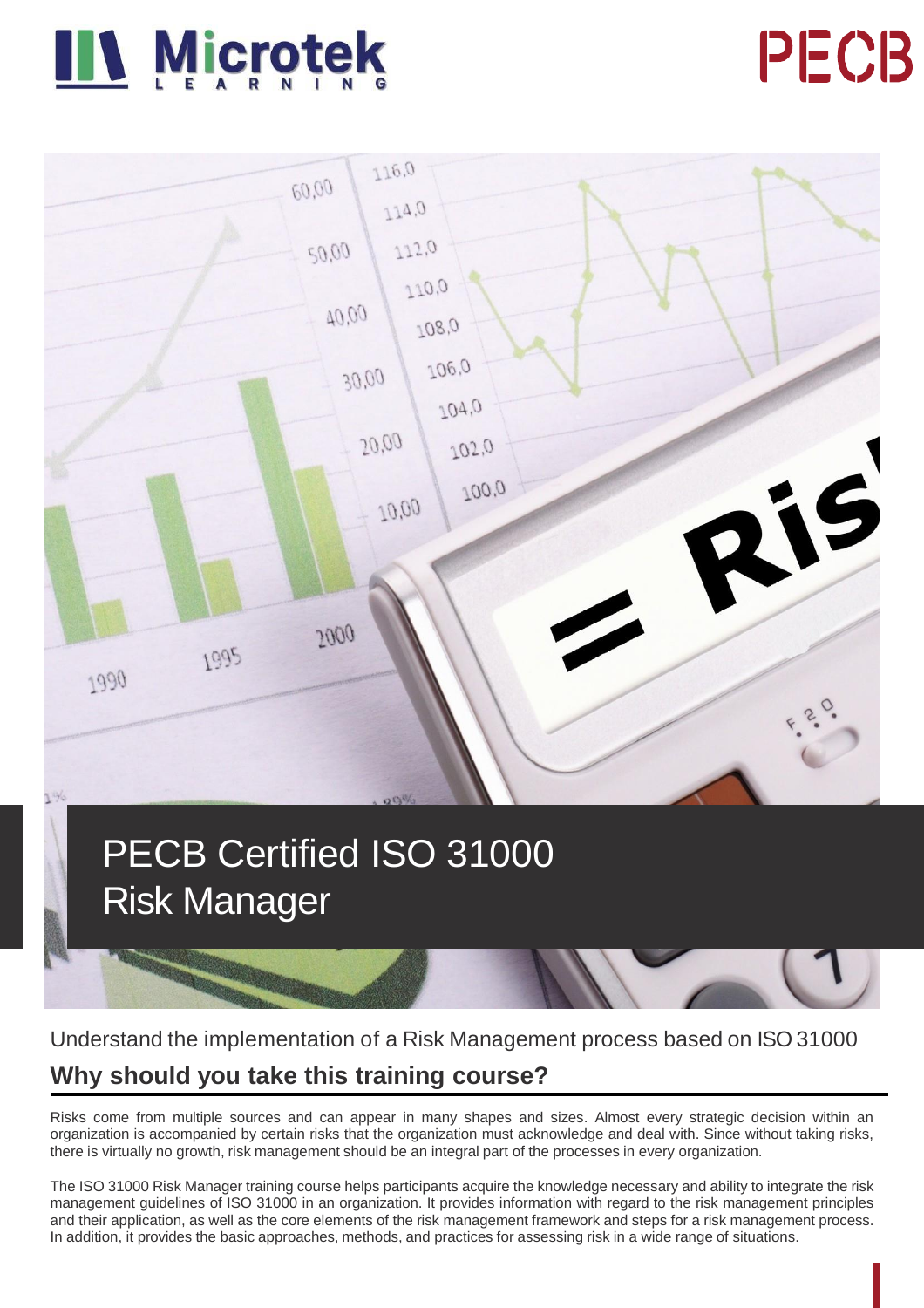

# **Why is this training course more desirable than the others?**

This training course is an amalgamation of theory (including here the standard ISO 31000 itself, best practices, and other risk management frameworks) and practice (through quizzes, exercises, case studies, and the like). Upon completion of the training course, you can sit for the exam and apply to obtain the "PECB Certified ISO 31000 Risk Manager" credential. The credential demonstrates your knowledge and ability to apply the risk management process in an organization based on the guidelines of ISO 31000 and best practices.

# What will the certification allow you to do?

Certification is the formal recognition and proof of knowledge which carries an important weight when you are entering the labor market, or when you want to advance in your career. A certified risk manager will be able to implement a risk management system, or improve an existing one.

Due to the ever-changing risk landscape, the demand for risk manager continues to be high. As such, the ISO /IEC 31000 certification has become the norm for best-practice in risk management. By taking a certification you showcase a certain skill level which will display added value not only to your professional career but to your organization as well. This can help you stand out from the crowd and increase your earning potential.

# **Who should attend this training course?**

- $\triangleright$  Managers or consultants responsible for the effective management of risk in an organization
- $\triangleright$  Individuals seeking to gain knowledge about the risk management principles, framework, and process
- ➢ Individuals responsible for the creation and protection of value in their organizations
- ➢ Individuals interested in pursuing a career in risk management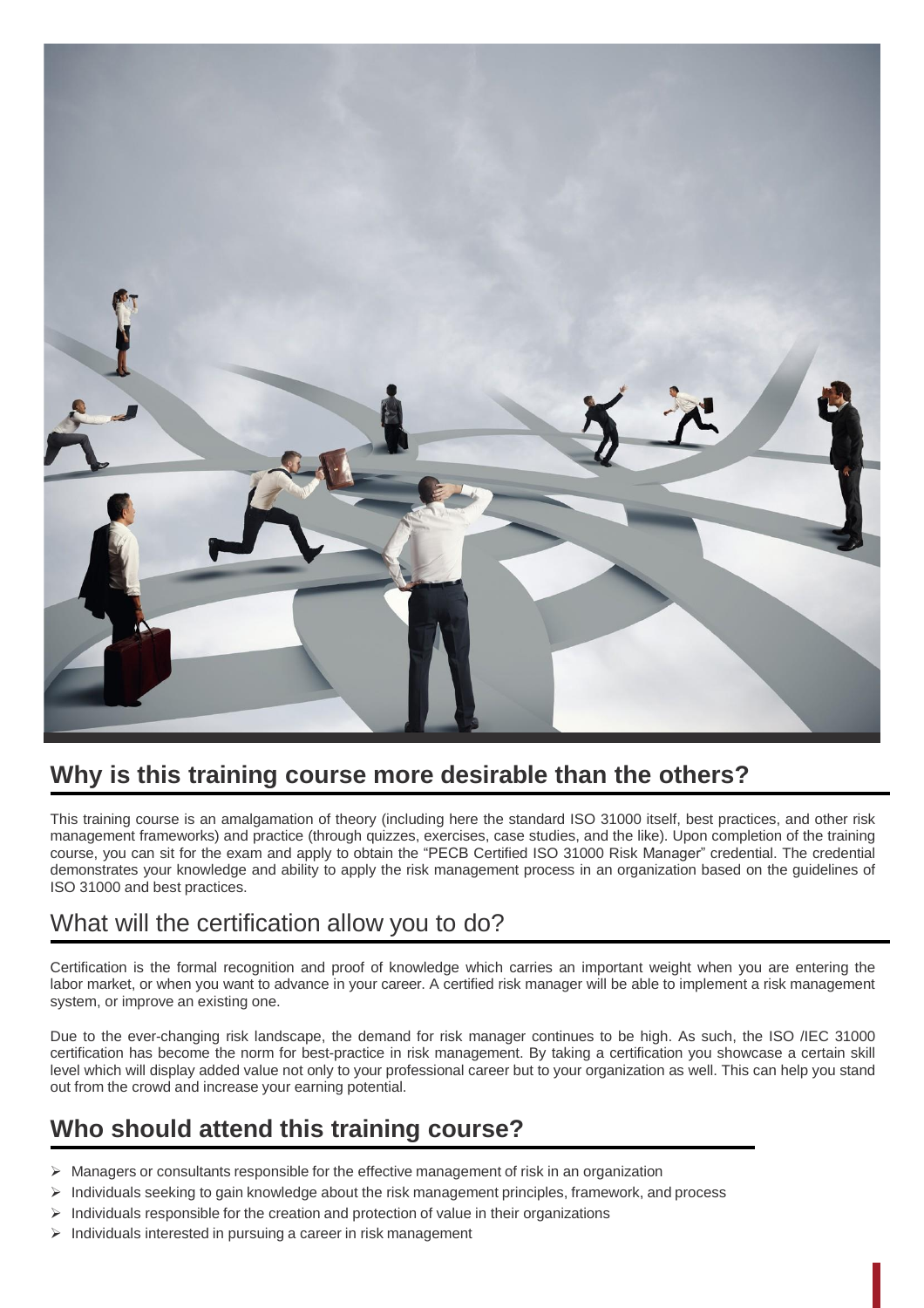

# **Course agenda** Duration: 3 days

Day 1 Introduction to ISO 31000 and risk management and establishing the risk management framework ➢ ISO 31000 principles, framework, and process

- ➢ Training course objectives and structure
- **Standards**
- ➢ Introduction to ISO 31000 concepts

### **Day 2** Initiation of the risk management process and risk assessment based on ISO 31000

- $\triangleright$  Scope, context, and risk criteria
- ➢ Risk identification

➢ Risk analysis

**Establishing** 

➢ Risk evaluation

Day 3 Risk treatment, recording and reporting, monitoring and review, and communication and consultation according to ISO 31000 and Certification Exam

- ➢ Risk treatment
- ➢ Recording and reporting
- ➢ Monitoring and review
- ➢ Communication and consultation
- ➢ Closing of the training course

# **Learning objectives**

- $\triangleright$  Understand the risk management concepts, approaches, methods, and techniques
- $\triangleright$  Learn how to establish a risk management framework in the context of an organization
- ➢ Learn how to apply the ISO 31000 risk management process in an organization
- ➢ Understand the basic approaches, methods, and practices used to integrate risk management in an organization